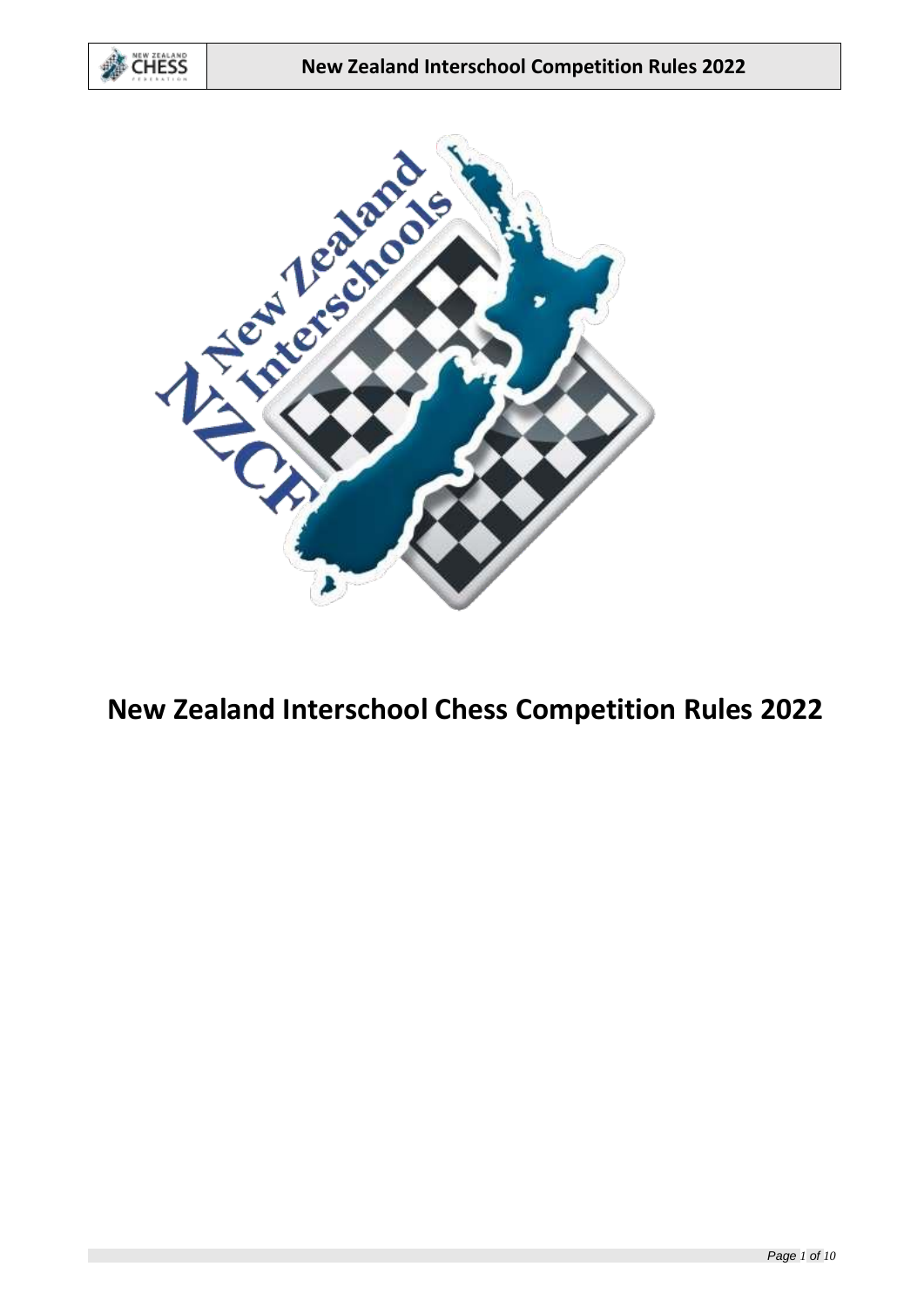## <span id="page-1-0"></span>**Table of Contents**

# Contents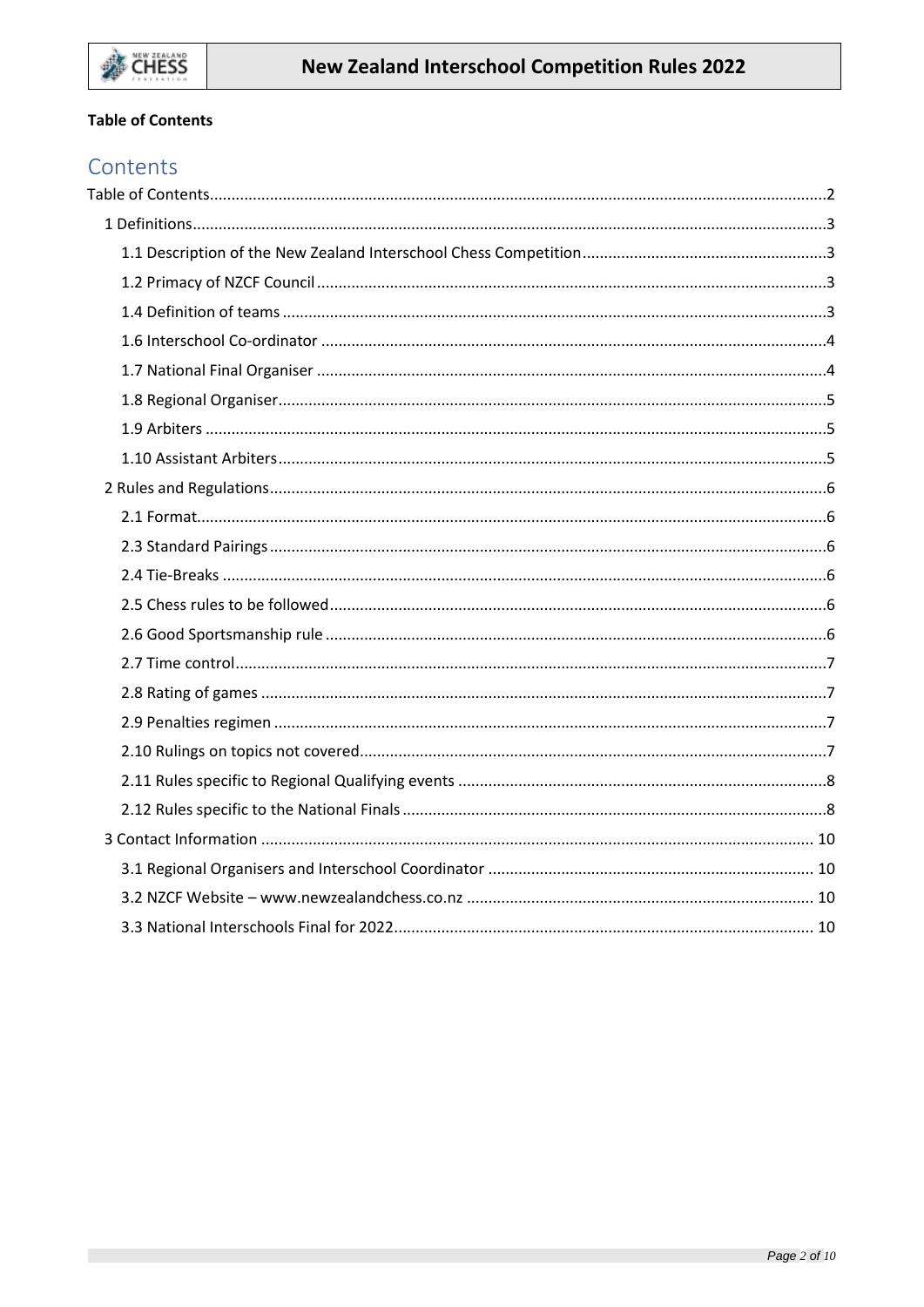

## <span id="page-2-0"></span>**1 Definitions**

## <span id="page-2-1"></span>**1.1 Description of the New Zealand Interschool Chess Competition**

The New Zealand Interschool Chess Competition is an official New Zealand Chess Federation (NZCF) event. It is a team competition, with **Regional Qualifying events** followed by a **National Final** held over the first weekend following the third school term. It is run in separate sections for Primary (year 1-6 students), Intermediate (year 7-8 students) and Secondary schools (year 9-13 students).

## <span id="page-2-2"></span>**1.2 Primacy of NZCF Council**

The NZCF Council (Council of the New Zealand Chess Federation) shall have power to make, alter, remove and interpret all rules and regulations. The NZCF Council may delegate any matters relating to the Interschool Competitions, National Finals or these Interschool Rules to a subcommittee or individual. Any decisions made under this delegation may be appealed to the NZCF Council. The outcomes of appeals are final.

## **1.3 Definition of a school**

A school is defined as an institution which has one name, is located in one building or connected adjacent buildings and is under one administrator and which provides core curricula in English, Mathematics, Science and Social Studies. A student will be considered to attend a school if and only if he or she physically attends classes at that school building and receives more than 50% of his or her core curricular instruction during those classes.

#### <span id="page-2-3"></span>**1.4 Definition of teams**

Teams comprise 4 players and 1 optional reserve who are students from the same school. All members in the team must be of a correct school year (Primary years 1-6, Intermediate years 7-8, Secondary years 9-13). Exemptions will not be given to students who have skipped an academic year. A student may not play for more than one team in regional competitions in the same year.

Players within a team are to be ranked for board order in what would be reasonably considered to be order of playing strength. For example, as a guide:

- 1. NZCF Rapid rating.
- 2. NZCF Standard rating.
- 3. Other official international (i.e. FIDE or foreign chess federation) rating.
- 4. Unrated players ranked in descending order of estimated playing strength.

Teams have automatic flexibility in ranking players whose published NZCF rapid ratings are within 100 points of each other. In all other cases the Arbiter can instruct a team to change the playing order if, in the Arbiter's opinion, they are blatantly not ranked in order of playing strength. Any Team, School or Team Captain attempting to manipulate board order (by not listing players in reasonable order of strength) may be reported to the NZCF Council, with possible sanctions including suspension from the following year's competition.

Players must keep to their team order for the duration of each competition. If a team has a reserve player, he/she may only play at board 4. Where a reserve has travelled to the National Finals as part of a team, substitutions at board 4 between rounds will be permitted in line with Olympiad regulations. Team order and composition for the National Final may be different to that of the Regional Qualifying Competition.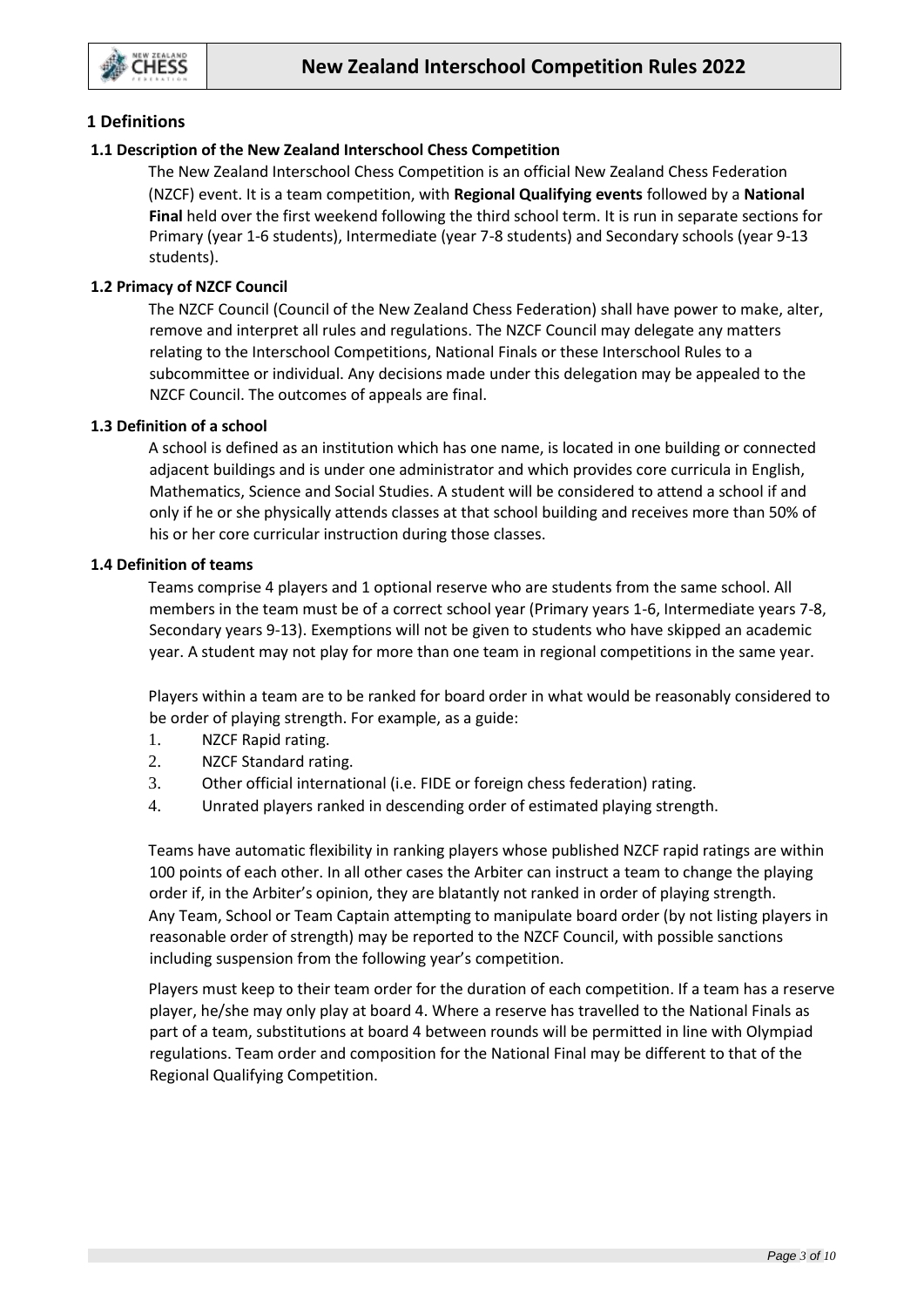

#### **1.5 Definition of Regions**

Regions are defined as:

- 1. Northland
- 2. North Shore
- 3. West Auckland
- 4. Central Auckland
- 5. East Auckland
- 6. South Auckland
- 7. Waikato
- 8. Bay of Plenty
- 9. Gisborne
- 10. Wanganui
- 11. Taranaki
- 12. Hawkes Bay
- 13. Manawatu
- 14. Wairarapa
- 15. Wellington
- 16. Marlborough
- 17. Nelson/Tasman
- 18. West Coast
- 19. Canterbury
- 20. Otago
- 21. Southland

Each region can have one representative team in the National Final for each section (Primary, Intermediate and Secondary). If a region has **20 or more teams in a category**, then that category receives **a second qualification place** to the National Finals. If a region has **30 or more teams in a category**, then that category receives three qualification places to the National Finals. *However, no one school shall win more than one qualification spot in a category.*

All Regional events must be completed no later than 15<sup>th</sup> August.

## <span id="page-3-0"></span>**1.6 Interschool Co-ordinator**

The National Interschool Co-ordinator provides a link for communication between the NZCF, the National Final Organiser, the Regional Organisers, and their representative schools. The NZCF Council appoints the Interschool Co-ordinator.

## <span id="page-3-1"></span>**1.7 National Final Organiser**

The National Final Organiser is responsible for organising the National Final. The NZCF Council appoints the National Final Organiser. The NZCF Council shall have the power to change the National Final Organiser, location and venue of the National Finals if circumstances require or if the National Final Organiser has acted or is likely to act in contravention of these rules or any other relevant NZCF or FIDE Laws, Rules or Regulations.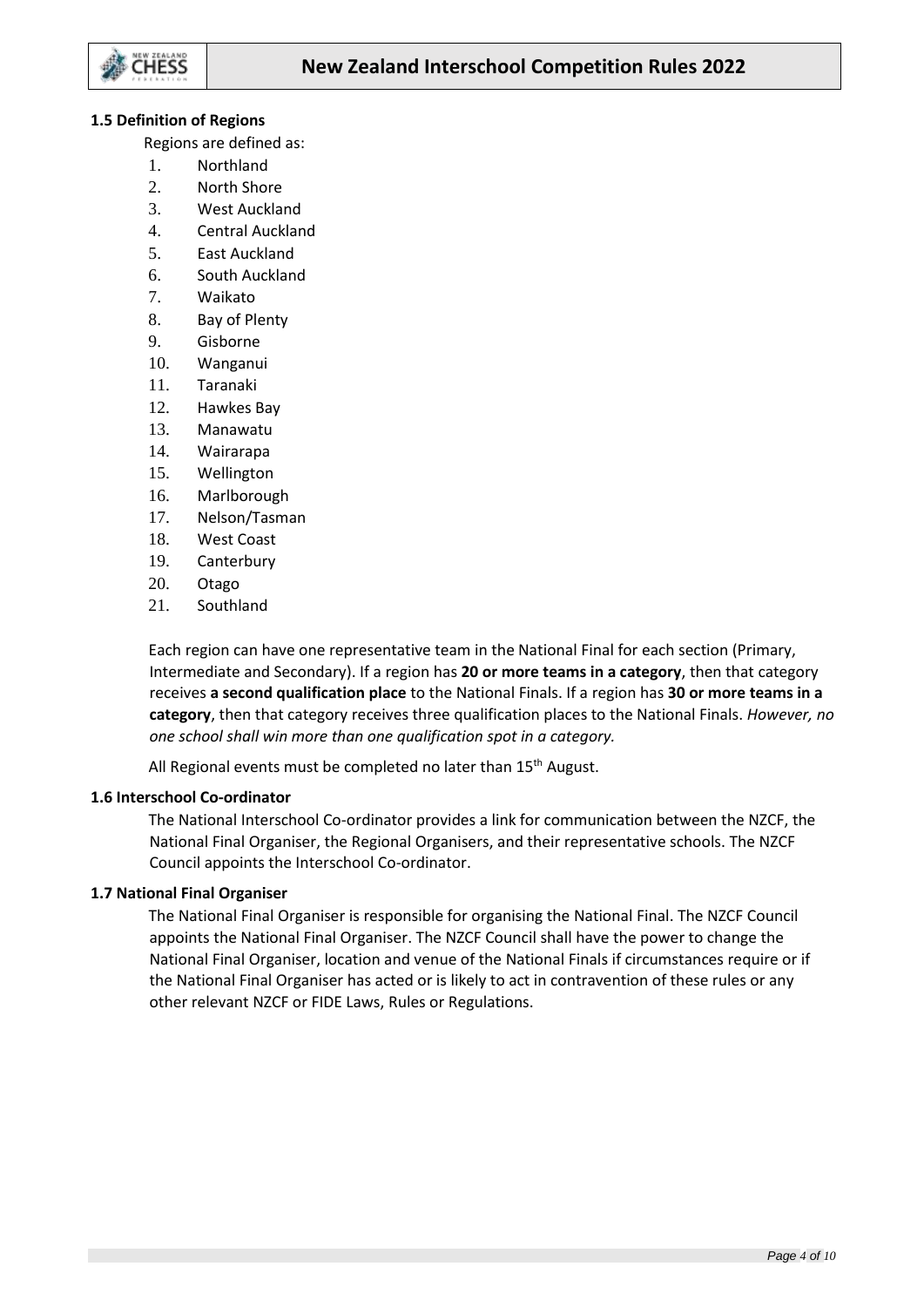

#### <span id="page-4-0"></span>**1.8 Regional Organisers**

The Regional Organiser is responsible for organising Regional Qualifying competitions in order to select the school(s) to represent their region. There can be a different Regional Organiser for different sections (Primary, Intermediate and/or Secondary) within the same region.

Individuals or organisations intending to be Regional Organisers contact the Interschool Coordinator who will communicate their intention to the NZCF Council.

The NZCF Council appoints the Regional Organiser(s) for each region. The NZCF Council shall have the power to change a Regional Organiser if circumstances require or if the Regional Organiser has acted or is likely to act in contravention of these rules or any other relevant NZCF or FIDE Laws, Rules or Regulations.

#### <span id="page-4-1"></span>**1.9 Arbiters**

The Arbiter is responsible for the competition. Where there are multiple arbiters in a competition, one will be the Chief Arbiter who has overall responsibility. Arbiters should be experienced and familiar with FIDE regulations and appropriate chess tournament administration software.

Arbiters will be responsible for:

- 1. Making pairings.
- 2. Ensuring overall compliance with rules and regulations.
- 3. Handling disputes and making rulings.
- 4. Making sure that the participants and spectators observe a high standard of chess etiquette and refrain from disturbing their opponents.

The Arbiter and/or his/her assistants should be familiar with:

- 1. Appropriate chess tournament administration software.
- 2. Each type of chess clock in use (including how to pause and adjust the time mid game).
- 3. The FIDE Laws of Chess.
- 4. The rules provided in this document.
- 5. The FIDE tournament regulations.
- 6. Regulations for rapid play.

The arbiter is appointed by the Organiser of the competition (National Final or Regional).

## <span id="page-4-2"></span>**1.10 Assistant Arbiters**

Assistant Arbiters support the Arbiter, and have the following specific tasks:

- 1. To ensure that the playing equipment is in order and is set up ready for the start of each game.
- 2. To check players are correctly seated, with correct colours and facing the correct opponents.
- 3. To prevent any unnecessary conversation in the course of play.
- 4. Report any infringements of the regulations to the Arbiter.

Assistant Arbiters cannot make rulings unless deputised by the Arbiter to do so.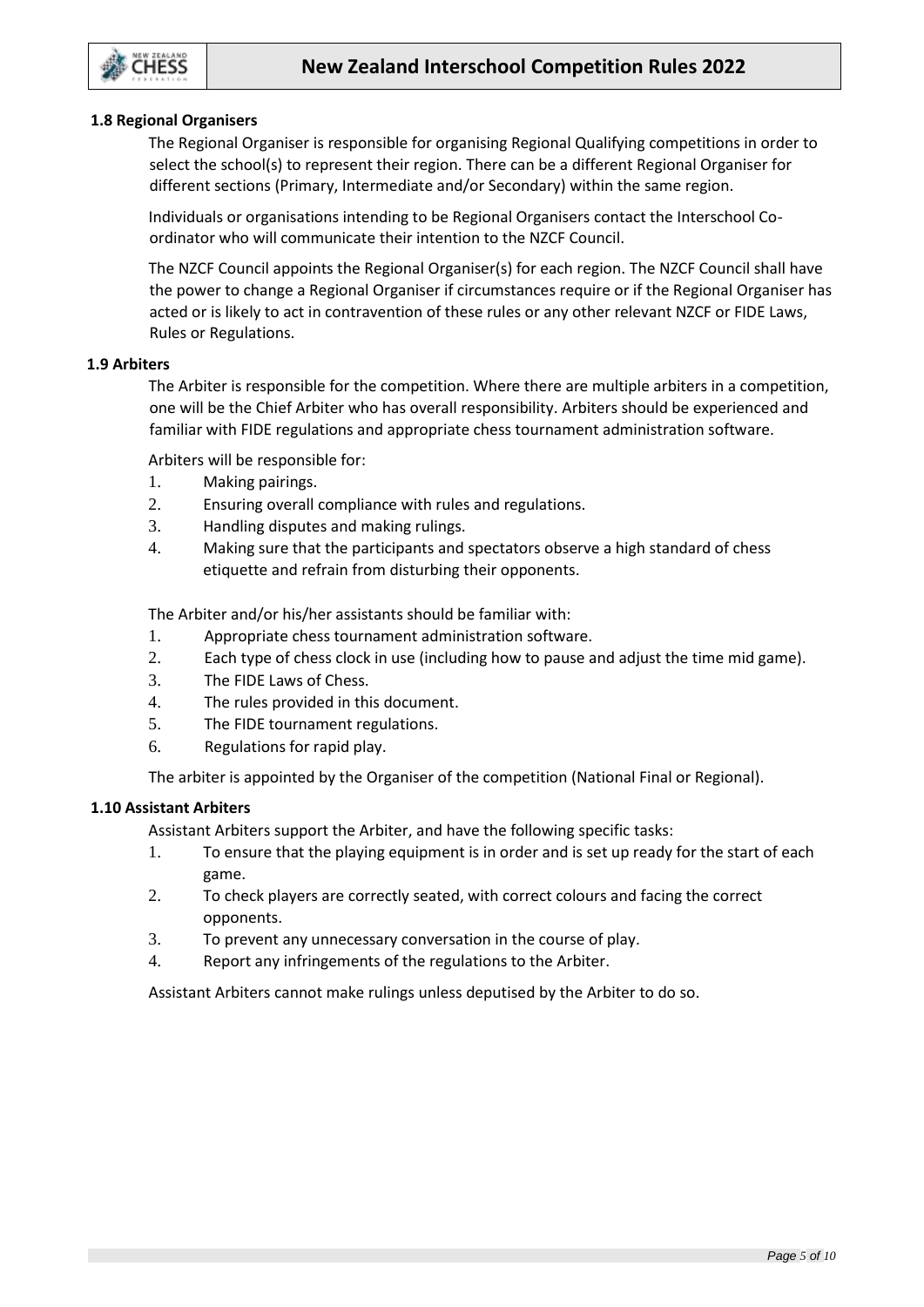

## <span id="page-5-0"></span>**2 Rules and Regulations**

## <span id="page-5-1"></span>**2.1 Format**

Competitions comprise three sections:

- Primary (years 1-6 students).
- Intermediate (years 7-8 students).
- Secondary (years 9-13 students).

The competition of each section can be held over different times and venues. Sections may be played in multiple divisions e.g. A and B Grades.

#### **2.2 Scoring System**

Match points will be used for scoring and pairing.

#### <span id="page-5-2"></span>**2.3 Standard Pairings**

Where there is more than one team from the same School participating in a competition, the teams shall be paired against each other as normal if the situation arises. No special pairings shall apply.

#### <span id="page-5-3"></span>**2.4 Tie-Breaks**

Tie-breaks are used to determine final standings. The tie-break methods are applied in the following order (for Swiss systems):

- 1. Game Points
- 2. Weighted Boards
- 3. Cumulative (Sum of progressive scores)
- 4. Buchholz Total
- 5. Sonneborn-Berger
- 6. Buchholz Cut 1

## <span id="page-5-4"></span>**2.5 Chess rules to be followed**

All games are to be played according to the FIDE Laws of Chess or other NZCF Regulations, except where varied by these Interschool rules. The official FIDE Laws of Chess are available from FIDE at the following website:<https://handbook.fide.com/chapter/E012018> .

#### <span id="page-5-5"></span>**2.6 Good Sportsmanship rule**

Notwithstanding other rules in this document, NZCF considers it desirable that children learn sporting behaviour at the chessboard, and that game outcomes are decided by skilled play on the chessboard. Therefore:

- 1. Illegal moves do not lose the game. The move must be retracted & a legal move substituted.
- 2. Warnings and time penalties (not forfeits) are the appropriate punishments for illegal moves and other minor & accidental rule infringements.
- 3. The arbiter retains discretion to forfeit a player repeatedly or deliberately playing illegal moves.
- 4. There is no default for late arrival at the chessboard the time penalty suffered from the clock being started is sufficient.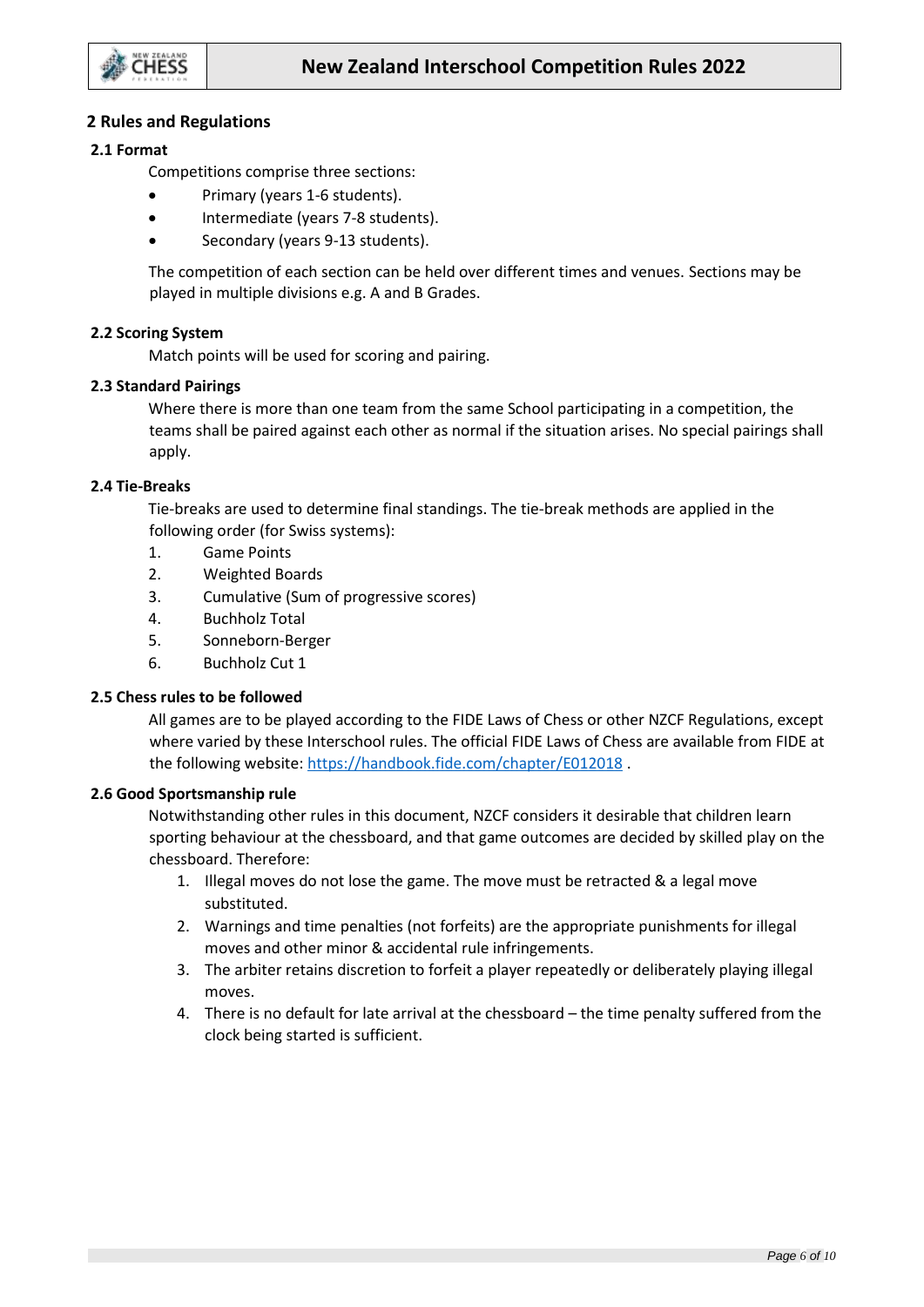

## <span id="page-6-0"></span>**2.7 Time control**

A single rapid time control with increments is used. Examples of rapid time controls:

- 25 minutes per player plus 5 seconds increment per move
- 15 minutes per player plus 5 seconds increment per move

Where increment time controls are not able to be used e.g. insufficient digital clocks, FIDE Laws of Chess, Guidelines III. Games without increment including Quickplay Finishes applies. In particular article III.4 will be applied.

*If the player having the move has less than two minutes left on his clock, he may request that a time delay or cumulative time of an extra five seconds be introduced for both players, if possible. This constitutes the offer of a draw. If refused, and the arbiter agrees to the request, the clocks shall then be set with the extra time; the opponent shall be awarded two extra minutes and the game shall continue.*

Note that such a request is an offer of a draw to the opponent. If the opponent accepts, the game is drawn. If the opponent refuses to draw, the arbiter shall set the clocks to provide a time delay (Bronstein) of 5 seconds for both the player and the opponent. Additionally, the opponent's available time will be increased by 2 extra minutes. The game shall then continue. If this is not possible because there are no digital clocks available, Article III.5 applies.

#### <span id="page-6-1"></span>**2.8 Rating of games**

Regional Interschool Competitions will not be NZCF-rated. The National Finals will be NZCF-rated where possible and following the conclusion of the National Finals, the following information needs to be supplied to NZCF for each player:

- Official name (surname, given names)
- Gender (male/female)
- Date of Birth (Year, Month, Day)
- NZCF ID number if available

#### <span id="page-6-2"></span>**2.9 Penalties regimen**

- The arbiter can apply one or more of the following penalties:
- Warning.
- Increasing the remaining time of the opponent.
- Reducing the remaining time of the offending player.
- Declaring the game lost (the arbiter shall also decide the opponent's score).
- Reducing the points scored in a game by the offending party.
- Increasing the points scored in a game by the opponent to the maximum available for that game.
- Exclusion from one or more rounds.
- Expulsion from the event.

These penalties may be applied to a team or match score if the arbiter considers that appropriate in the circumstances. The decision of the arbiter shall be final.

## <span id="page-6-3"></span>**2.10 Rulings on topics not covered**

For rules not covered in this document, NZCF and FIDE rules and regulations will apply. Refer to the NZCF Tournament Regulations and NZCF Rules for Team Matches available at: <http://newzealandchess.co.nz/resources.html> and the FIDE Handbook available at: [http://www.fide.com/handbook?option=com\\_handbook](http://www.fide.com/handbook?option=com_handbook)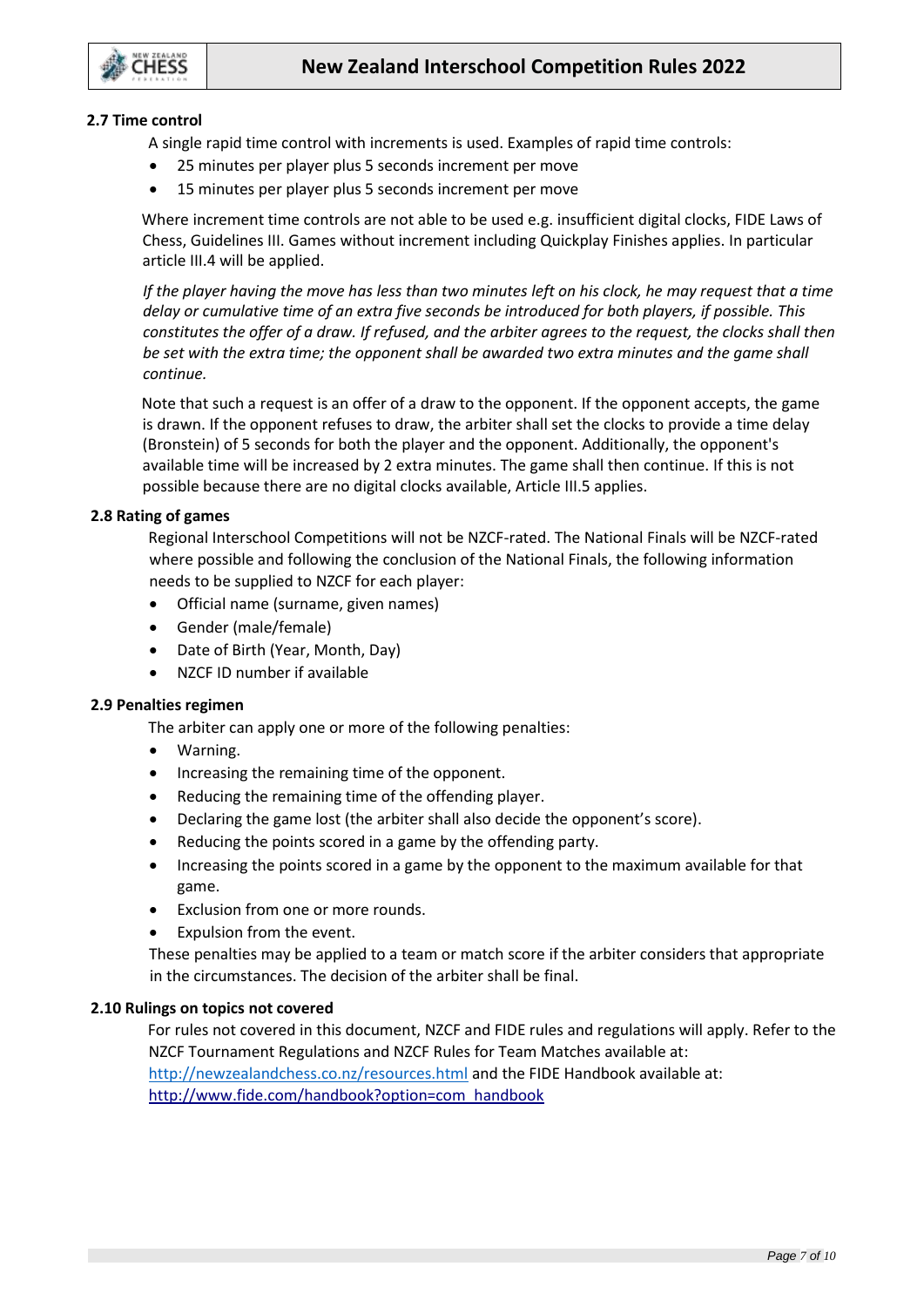

## <span id="page-7-0"></span>**2.11 Rules specific to Regional Qualifying events**

## **2.11.1 Entry Fee & NZCF Levy**

Regional Organisers may charge an entry fee per team, not to exceed \$60 per team. Regional Organisers are responsible for collecting and paying a NZCF tournament levy of \$10 per team that participates in the regional tournament(s). The NZCF Treasurer will invoice Regional Organisers for levies after the notifications are received per 2.11.2.

## **2.11.2 Notifying the Interschool Co-ordinator**

At the completion of the Regional Qualifiers, the Regional Organiser must provide the Interschool Co-ordinator *and* the NZCF Secretary by email:

- Results of all players (preferably as Orion or VegaTeam tournament folders and files).
- Contact details of the school(s) that qualified to represent the region at the National Finals.
- The amount payable in interschool tournament levies to the NZCF.

Additionally, the Regional Organiser must advise the organiser of the National Finals the contact details of the qualifying teams.

## **2.11.3 Exemptions and changes**

Regional Organisers may apply for exemptions or changes to rules and regulations for their competitions from the NZCF Council through the Interschool Co-ordinator.

## <span id="page-7-1"></span>**2.12 Rules specific to the National Finals**

## **2.12.1 Budget**

The National Final Organiser is responsible for financing the tournament. Each participating team in the Final must pay an entry fee of \$60 direct to the National Final Organiser by  $1^{st}$  September. Acceptance of late entries after that date shall be at the discretion of the Organisers and subject to a \$40 late entry fee. NZCF will provide the Final's Organiser with medals for the best placed three teams in each section, as well as medals for the top individual scorers on each board. The National Final Organiser is responsible for paying the NZCF tournament levy in 2.11.1 for each team that participates in the National Finals. The NZCF Treasurer will invoice the National Final Organiser after the conclusion of the National Finals.

## **2.12.2 Registration of Teams**

Teams must register their confirmed entry with the National Final Organiser by 1<sup>st</sup> September, together with entry fee payment of \$40. This includes emailing the names of the expected team members in intended board order. Any subsequent team member changes should be notified by at least one week before the Finals, except in extenuating circumstances.

Acceptance of late entries after 1<sup>st</sup> September shall be at the discretion of the Organiser, and subject to an additional \$40 late entry fee. NZCF may, at its discretion, issue direct invitations (known as wildcards) to individual schools to participate in the National Finals. A fee of \$100 per team shall be payable to NZCF on acceptance, in lieu of the usual National Final entry fee. For each wildcard entry, NZCF shall pay to the National Final Organiser the entry fee in 2.12.1.

## **2.12.3 Format**

The event comprises three sections:

- 1. Primary (years 1-6 students).
- 2. Intermediate (years 7-8 students).
- 3. Secondary (years 9-13 students).

Each section will be run as a Swiss with 7 rounds.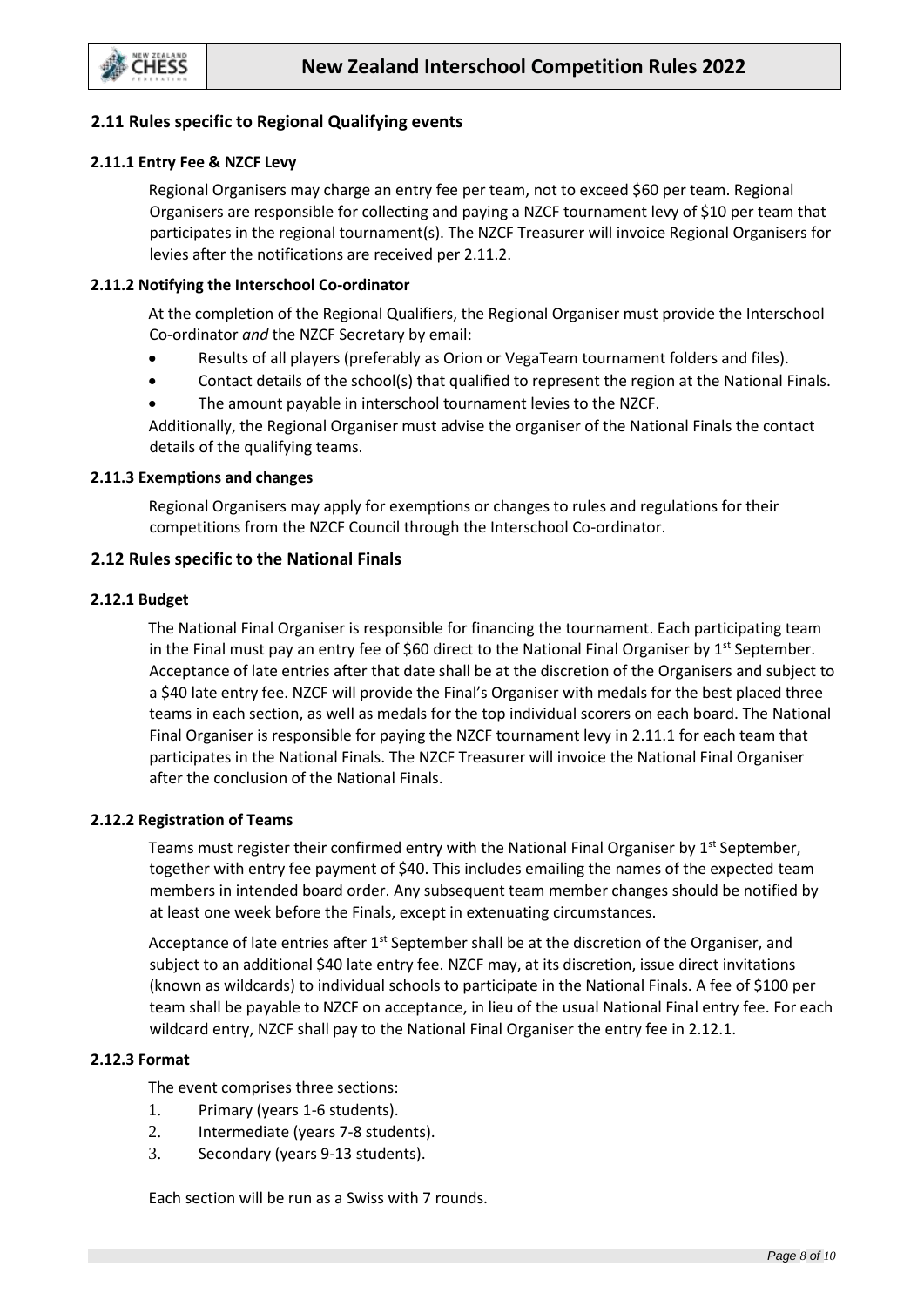

## **2.12.4 Schedule**

The event is held over the first weekend following the third school term. Duration is one and a half days. The schedule is usually as follows:

| Saturday | Players assembly   | 10:00am            |
|----------|--------------------|--------------------|
|          | Round 1            | 10:20am            |
|          | Round 2            | 11:30am            |
|          | Lunch              | 12:30pm            |
|          | Round 3            | 1:30 <sub>pm</sub> |
|          | Round 4            | 2:40 <sub>pm</sub> |
|          | Round 5            | 3:50 <sub>pm</sub> |
|          |                    |                    |
| Sunday   | Round 6            | 10:00am            |
|          | Round <sub>7</sub> | 11:10am            |
|          | Prizegiving        | 12:30pm            |
|          |                    |                    |

#### **2.12.5 Time control**

The time control will be 25 minutes plus 5 seconds increment per move using digital chess clocks.

#### **2.12.6 Special conditions for host school**

A host school gains guaranteed qualification to the National Final, but still must participate in their regional competition. Additionally, if one week before the event an odd number of teams have entered, the National Final Organiser may allocate a second team from the host school (or if different section from host school, a team from a school in the region of the host school), in order to avoid byes.

#### **2.12.7 Appeals Procedure**

If a team wishes to appeal a decision of an Arbiter then the following procedure will apply:

- 1. The appeal must be in writing and accompanied by payment of an appeals fee of \$50 (refundable if the appeal is successful) to the National Final Organiser.
- 2. An Appeals Committee consisting of three members will be formed by the National Final Organiser. The members shall be the arbiter concerned with the dispute and two other experienced and appropriate individuals (such as two other Arbiters). The National Final Organiser shall be entitled to appoint himself/herself as one of the Appeals Committee members.
- 3. The Appeals Committee will then consider the appeal in any way it considers appropriate.

The decision of the Appeals Committee is final.